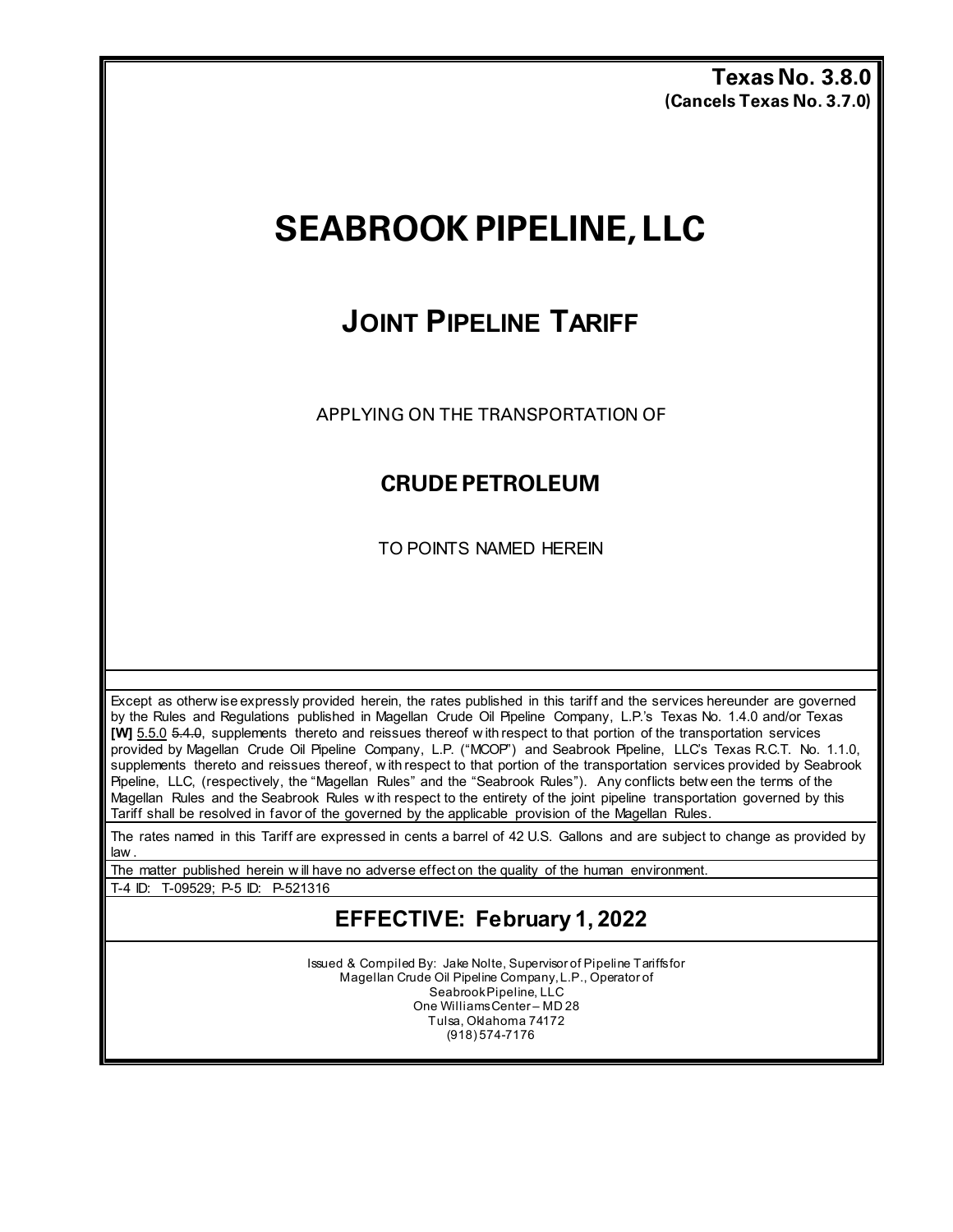#### **JOINT RATES**

All Rates are for pipeline transportation only.

**[U]** Unchanged. All rates on this page are unchanged, unless otherwise noted.

| <b>ITEM NO.</b> | <b>FROM</b>                                                                          | <b>TO</b>                                                    | <b>RATE</b>                                    |
|-----------------|--------------------------------------------------------------------------------------|--------------------------------------------------------------|------------------------------------------------|
|                 | (Origin)                                                                             | (Destination)                                                | Rate in Cents per barrel<br>of 42 U.S. Gallons |
| 100             | <b>Magellan East Houston</b><br>Terminal,<br>Houston, TX                             | Seabrook Terminal in<br>Seabrook, TX<br>[Note 1]             | $[D]$ 41.17                                    |
| 110             | Magellan's Converge,<br>Enterprise, and KMCC<br><b>Connections at Genoa Junction</b> | Seabrook Terminal in<br>Seabrook, TX<br>[Note 1]<br>[Note 3] | 15.00                                          |
| 130             | Crane, TX<br>Barnhart, TX [Note 2]                                                   | Seabrook Terminal in<br>Seabrook, TX<br>[Note 1]             | 503.15                                         |
| 140             | Midland, TX                                                                          | Seabrook Terminal in<br>Seabrook, TX<br>[Note 1]             | 555.01                                         |